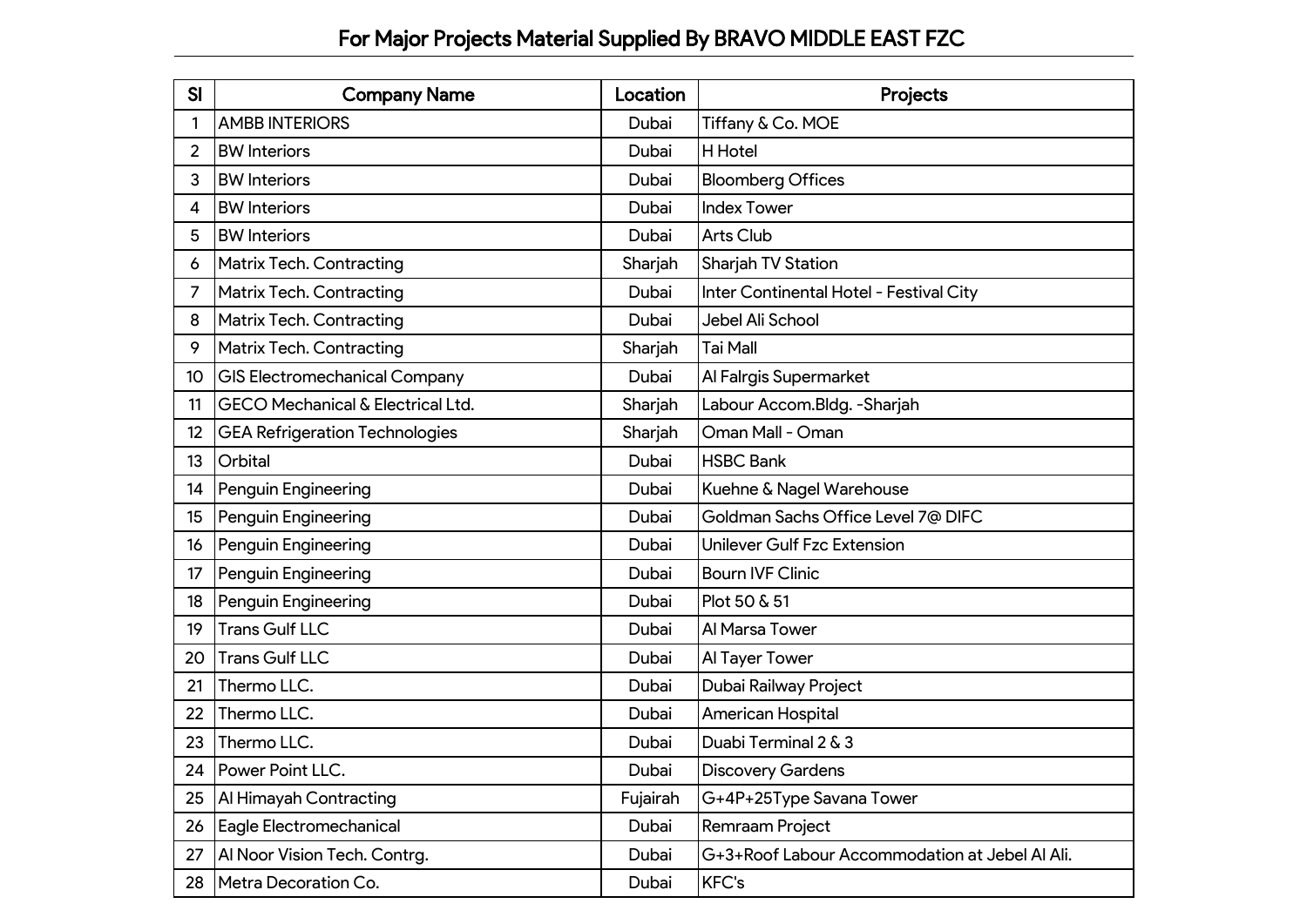| <b>SI</b> | <b>Company Name</b>                    | Location   | Projects                                     |
|-----------|----------------------------------------|------------|----------------------------------------------|
| 29        | Macair                                 | Dubai      | Laboratory Bldg                              |
| 30        | Al Sabbah Electro - Mech Establishment | Abu Dhabi  | Commercial Bldg For H.E. Ahmed Ali Al Sayegh |
| 31        | Al Sabbah Electro - Mech Establishment | Abu Dhabi  | Al Raha Development                          |
| 32        | <b>Unicorn Medical LLC</b>             | Dubai      | <b>Rivington Grill Madinat</b>               |
| 33        | Penguin Engineering                    | Al Ain     | <b>Strata</b>                                |
| 34        | Penguin Engineering                    | Dubai      | <b>Fishing Harbours Redevelopment</b>        |
| 35        | Penguin Engineering                    | Dubai      | <b>Bloomburg Radio Station</b>               |
| 36        | Penguin Engineering                    | Abu Dhabi  | Saadiyat Island Beach Club                   |
| 37        | Penguin Engineering                    | Abu Dhabi  | <b>Atic Global</b>                           |
| 38        | Penguin Engineering                    | Abu Dhabi  | Abu Dhabi Air Base                           |
| 39        | Penguin Engineering                    | Abu Dhabi  | UAE Pavillion - Saddiyat Island              |
| 40        | Penguin Engineering                    | Dubai      | <b>Fresh Fruits Market</b>                   |
| 41        | <b>GEA Refrigeration Technologies</b>  | Jordan     | El Gammal                                    |
| 42        | <b>GEA Refrigeration Technologies</b>  | Jordan     | Al Marai Factory CPP3 (00555) KSA            |
| 43        | <b>GEA Refrigeration Technologies</b>  | <b>KSA</b> | Al Watania (00560) KSA                       |
| 44        | <b>GEA Refrigeration Technologies</b>  | <b>KSA</b> | Talal Bin (Ski Doha 00593)                   |
| 45        | <b>GEA Refrigeration Technologies</b>  | Doha Qatar | <b>Villa Projects</b>                        |
| 46        | <b>Nael Contracting</b>                | Al Ain     | Khalifa Air Base                             |
| 47        | <b>BATCO</b>                           | Al Ain     | Water Break - The Address Hotel - Fuj.       |
| 48        | Intercare Limited                      | Sharjah    | <b>Sharjah Muncipality Project</b>           |
| 49        | Harliquin                              | Dubai      | Dubai World Trade Center                     |
| 50        | <b>Bin Saifan Building Contracting</b> |            | <b>Fewa Projects</b>                         |
| 51        | Jamaheer Construction LLC.             | Dubai      | Indigo Hotel Project - Dubai                 |
| 52        | Jamaheer Construction LLC.             | Dubai      | Substations - Dubai                          |
| 53        | Jamaheer Construction LLC.             | Dubai      | Aster Hospital - Sharjah                     |
| 54        | Jamaheer Construction LLC.             | Dubai      | Zulekha Hospital Dubai - UAE                 |
| 55        | <b>GEA Refrigeration Technologies</b>  | Sharjah    | <b>Basma Cold Store</b>                      |
|           | 56   AF Construction LLC               | Dubai      | Creek Horizon                                |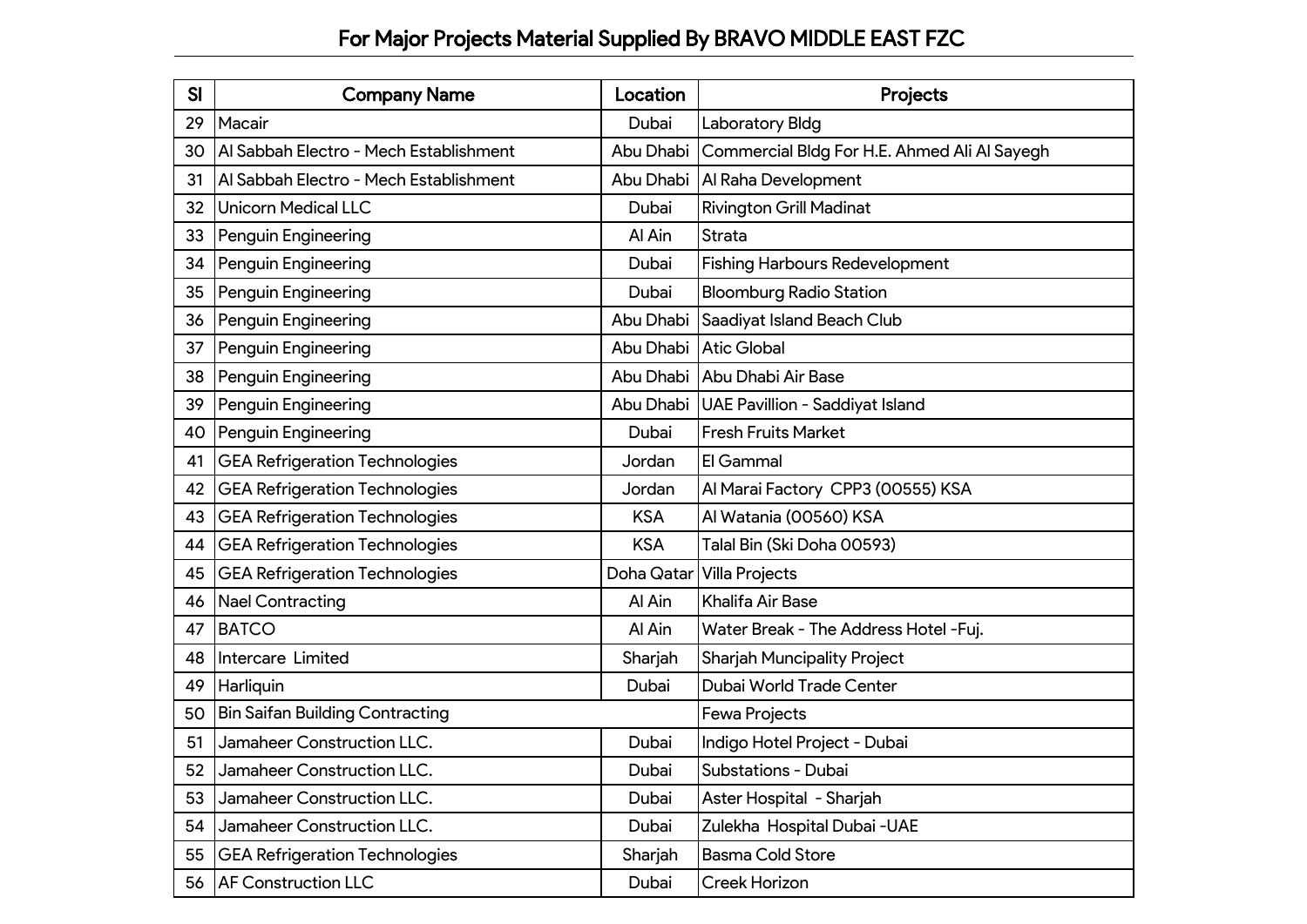| SI | <b>Company Name</b>                           | Location   | Projects                                |
|----|-----------------------------------------------|------------|-----------------------------------------|
| 57 | Emirates Falcon Electromechanical LLC (EFFCO) | Dubai      | Dubai Airports                          |
| 58 | Al Ali Const. & Development LLC.              | <b>RAK</b> | Hilton Hotel - RAK                      |
| 59 | <b>District Cooling Company</b>               | Dubai      | Al Maktoum Redevelopment                |
| 60 | Technical & Trading                           | Dubai      | Unkown                                  |
| 61 | Alec                                          | Dubai      | JAS School Project - Dubai              |
| 62 | Consolidated Contractors (PNG) Company Ltd.,  | Abu Dhabi  | <b>PNG LNG Plant Project (Building)</b> |
| 63 | Liwa Engineering Services (LLC.)              | Dubai      | Mc. Donalds Terminal 2                  |
| 64 | <b>Betec Cad Industries FZC</b>               | Sharjah    | Unknown                                 |
| 65 | Carawan Electrical & Mechanical Works         | Dubai      | <b>YAS Project</b>                      |
| 66 | <b>Universal Voltas LLC</b>                   | Dubai      | Unknown                                 |
| 67 | Vision Tech LLC (AMBB Group Company)          | Dubai      | <b>D3 POCKET PARK</b>                   |
| 68 | <b>Shamel International</b>                   | Oman       | <b>Tilal Shopping Complex Mall</b>      |
| 69 | <b>Shamel International</b>                   | Oman       | Nawras Bank                             |
| 70 | Al Seeb Technical Services                    | Oman       | Panorama Oasis Mall                     |
| 71 | <b>Shamel International</b>                   | Oman       | Arkan Majan Mall                        |
| 72 | <b>Shamel International</b>                   | Oman       | Nizwa Grand Mall                        |
| 73 | <b>Shamel International</b>                   | Oman       | C & F TAIF                              |
| 74 | Al Seeb Technical Est                         | Oman       | <b>Dhofar Muncipality</b>               |
| 75 | <b>Shamel International</b>                   | Oman       | <b>Rimal Castle</b>                     |
| 76 | <b>Electro Mechanics</b>                      | Oman       | <b>Barkha Mall</b>                      |
| 77 | <b>Electro Mechanics</b>                      | Oman       | Nizwa Grand Mall - Carrefour            |
| 78 | <b>Electro Mechanics</b>                      | Oman       | Hyper Market at Ibra Etc.               |
| 79 | <b>AIRMECH</b>                                | Oman       | Saih Rawl Camp - PDO                    |
| 80 | AIRMECH                                       | Oman       | <b>TVIU</b>                             |
| 81 | <b>AIRMECH</b>                                | Oman       | Sohar Refinery                          |
| 82 | <b>AIRMECH</b>                                | Oman       | Rabab Harwee project                    |
| 83 | <b>AIRMECH</b>                                | Oman       | RGO Hospital & Many More Projects       |
|    | 84   Al Ansari Trading Enterprises            | Oman       | New Club House At Azaiba                |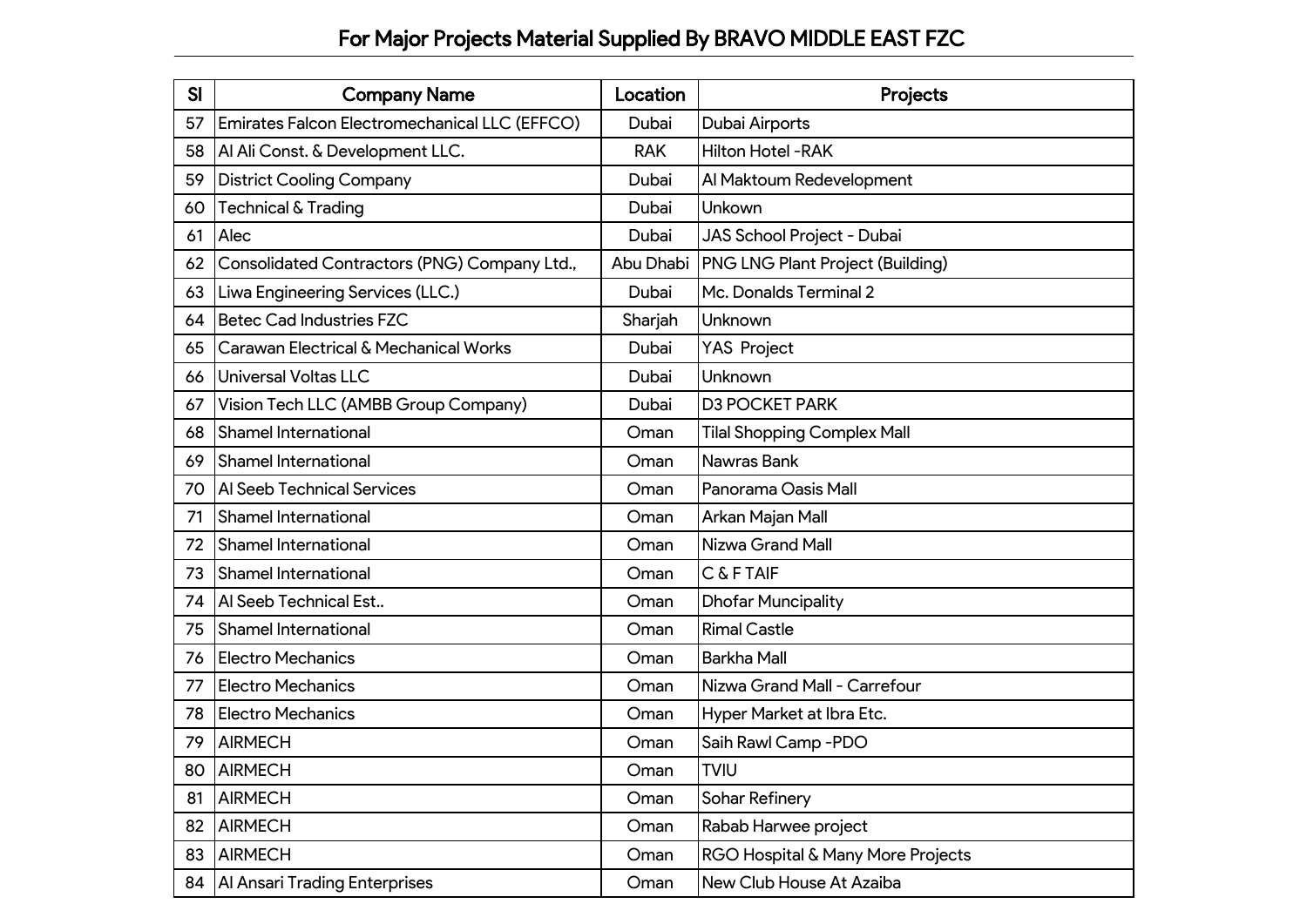| SI  | <b>Company Name</b>                     | Location | Projects                                      |
|-----|-----------------------------------------|----------|-----------------------------------------------|
| 85  | <b>Al Ansari Trading Enterprises</b>    | Oman     | <b>Qalhat LNG Headquarters</b>                |
| 86  | Al Ansari Trading Enterprises           | Oman     | Bait Al Barakah - Florist Bld                 |
| 87  | <b>Al Ansari Trading Enterprises</b>    | Oman     | Al Haima Hospital                             |
| 88  | <b>Al Ansari Trading Enterprises</b>    | Oman     | Mabela Warehouse                              |
| 89  | <b>Al Ansari Trading Enterprises</b>    | Oman     | Royal Opera House Store                       |
| 90  | <b>Al Ansari Trading Enterprises</b>    | Oman     | <b>Sultan Qaboos Mosque</b>                   |
| 91  | Larsen & Tubro                          | Oman     | <b>Asian Beach Games</b>                      |
| 92  | Larsen & Tubro                          | Oman     | Ministry Of Manpower Building                 |
| 93  | Larsen & Toubro (Oman) LLC              | Oman     | Glories Maktabi 1 Commercial Bldg             |
| 94  | <b>Shamel International</b>             | Oman     | <b>Nawras</b>                                 |
| 95  | <b>Shamel International</b>             | Oman     | Ministry Of Pension Bldg - Mod                |
| 96  | <b>Shamel International</b>             | Oman     | <b>Switz Bakery</b>                           |
| 97  | <b>Shamel International</b>             | Oman     | Barr Al Jizzah Projects - Qantab              |
| 98  | <b>Shamel International</b>             | Oman     | College Of Science - Sultan Qaboos University |
| 99  | Oman Shapoorji Const. Co. L.L.C.        | Oman     | <b>Blue Radission Hotel at Sohar</b>          |
| 100 | Oman Shapoorji Const. Co. L.L.C.        | Oman     | Panorama Oasis Mall 7 Towers                  |
| 101 | Technique LLC                           | Oman     | Lulu Center                                   |
|     | 102   Al Taibat Untd. Corpn             | Oman     | Khadoori Complex - CBD                        |
| 103 | Al Taibat Untd. Corpn                   | Oman     | Omani Marbels - Rusayl                        |
|     | 104 Swift Connections LLC               | Oman     | Al Madina Logistics                           |
|     | 105   Power Advantage International LLC | Oman     | Ministry Of Defensce                          |
|     | 106 Abu Faisal Al - Kharusi Enterprises | Salalah  | SFZ Grid Station - Oman                       |
| 107 | Abu Faisal Al - Kharusi Enterprises     | Oman     | Chairman Villa At Sur                         |
|     | 108 Abu Faisal Al Kharusi               | Oman     | Central Kitchen At Gbubra                     |
|     | 109 Abu Faisal Al Kharusi               | Oman     | Sarvana Bhavan Hotel                          |
| 110 | Larsen & Tubro                          | Oman     | Glories Maktabi 2 Commercial Bldg             |
| 111 | Larsen & Tubro                          | Oman     | <b>Muttawar Residential Development</b>       |
|     | 112 Larsen & Tubro                      | Oman     | <b>Military Technical College</b>             |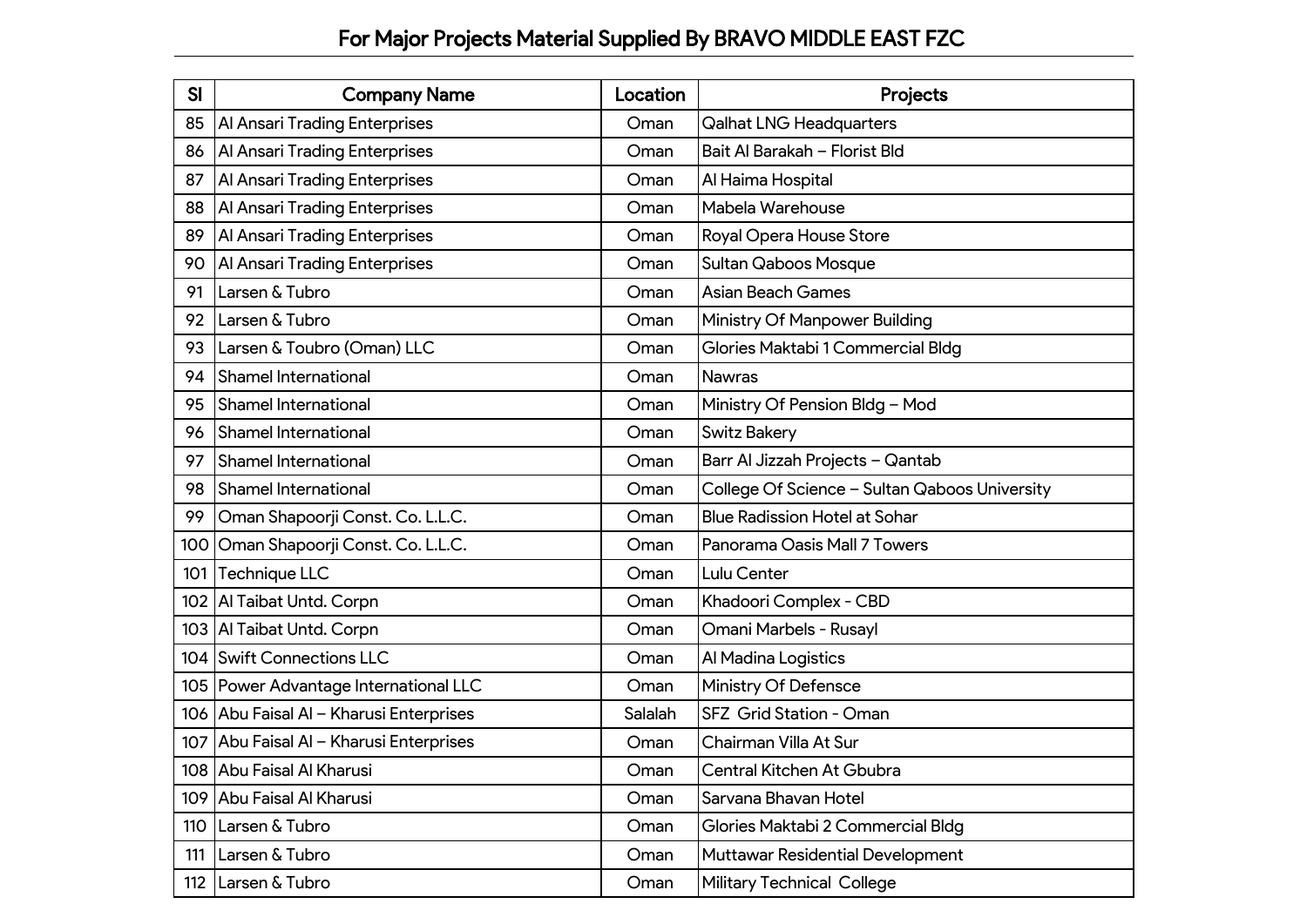| <b>SI</b> | <b>Company Name</b>                        | Location   | <b>Projects</b>                                     |
|-----------|--------------------------------------------|------------|-----------------------------------------------------|
| 113       | <b>Shamel International</b>                | Oman       | Res. Bldg For Renaissance Services                  |
| 114       | <b>Shamel International</b>                | Oman       | <b>Vehicle Facilities</b>                           |
| 115       | <b>Shamel International</b>                | Oman       | Toyota Building                                     |
| 116       | <b>Shamel International</b>                | Oman       | The Wave                                            |
| 117       | Shamel International                       | Oman       | <b>Tyab Bakery</b>                                  |
| 118       | Shamel International                       | Oman       | National Defence College - MOD                      |
| 119       | Shamel International                       | Oman       | <b>Calibration Centre</b>                           |
| 120       | Shamel International                       | Oman       | Qarn Alam Steam Project                             |
| 121       | <b>Shamel International</b>                | Oman       | <b>Asian Beach Games</b>                            |
| 122       | <b>Eta Star Electromechanical</b>          | Doha Qatar | <b>Barwa City Project</b>                           |
| 123       | <b>Contracts Electromechanical Company</b> |            | Doha Qatar Tse Yang Restaurant                      |
| 124       | Arabian Air Conditioning                   |            | Doha Qatar Arabian Air Conditioning Contracting     |
| 125       | <b>Special Technical Services LLC</b>      | Oman       | Qarn Alham Steam Project                            |
| 126       | <b>IRRACO</b>                              | Oman       | <b>MOD Project</b>                                  |
| 127       | <b>IRRACO</b>                              | Oman       | BB Sohar & Philharmonic Project                     |
| 128       | Metal & Wood                               | Oman       | Panorama Oasis Mall                                 |
| 129       | <b>ABCON</b>                               | Oman       | Panorama Oasis Mall                                 |
| 130       | Power Advantage Group Companies            | Oman       | Air craft Facilities At Rafo-Musanah                |
| 131       | Zubair Electricals                         | Oman       | Toyota Showroom Building                            |
| 132       | Technique LLC                              | Oman       | <b>Sohar University</b>                             |
| 133       | Technique LLC                              | Oman       | RAFO - Musanah Project                              |
| 134       | Technique LLC                              | Oman       | TAC - OPS                                           |
| 135       | Technique LLC                              | Oman       | SS - Misfah and many more projects                  |
|           | 136 Shamel International                   | Oman       | Millennium Hotel -on going Project                  |
| 137       | Oman Shapoorji Construction Co. LLC.       | Oman       | Radission Blue Hotel & Resort At Sohar.             |
|           | 138   Naida Diamond LLC.                   | Oman       | Millennium Hotel                                    |
|           | 139 Carillon Alawi LLC                     | Oman       | Khazzan Operations Base & Khazzan Residential Comp. |
|           | 140 Al Noor Projects                       | Oman       | Unknown                                             |